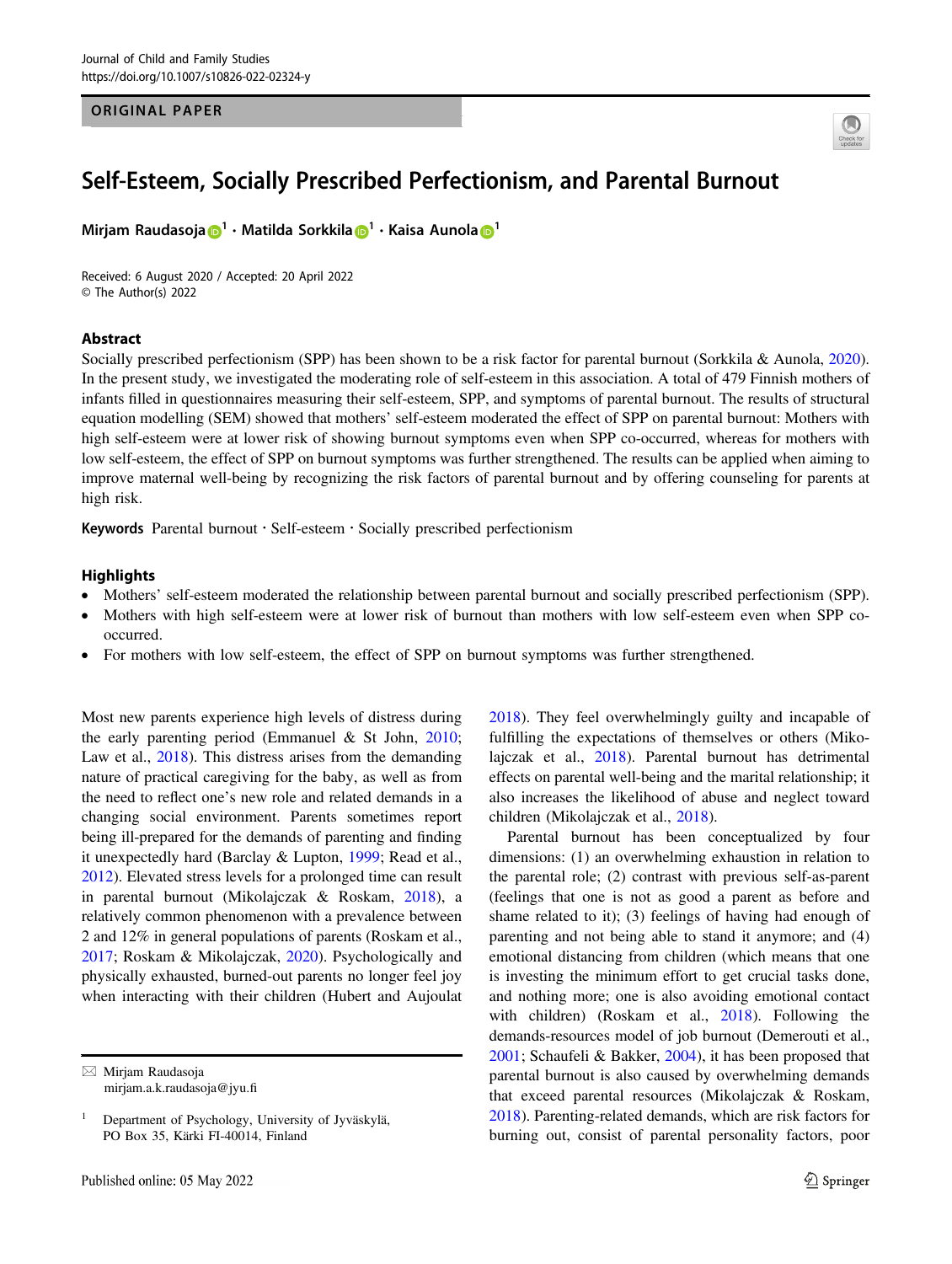childrearing practices, practical parenting duties, and lack of support (Mikolajczak & Roskam, [2018](#page-6-0)). Resources, in turn, are protective factors for parental burnout, and they consist of parental self-compassion, childrearing skills, time for leisure, positive co-parenting, and external support. In this model, the balance between demands and resources is crucial; even if one suffers from many demands, if the resources outweigh them, one may still avoid burning out (Mikolajczak & Roskam, [2018\)](#page-6-0). In the present study, we focus on maternal burnout during the postpartum period. Postpartum period itself poses challenges that might be risk factors for parental burnout in the long run – especially for mothers who experience the physical changes of pregnancy, childbirth and postpartum, and who generally spend more time caring for babies and managing housework than fathers do (Ascigil et al., [2021\)](#page-6-0). Even though parental burnout can occur at any stage in parenting (Mikolajczak et al., [2018](#page-6-0)), we wanted to explore the first year postpartum, since its effects could accumulate and pose a risk for later coping with parenting demands. The demanding nature of the postpartum period may, furthermore, provide understanding on the reasons why parental burnout is more common in women than in men (Mikolajczak et al., [2018](#page-6-0)).

In previous research, background variables such as female gender, parental inconsistent discipline, lack of support from spouse, and reduced marital satisfaction have been related to parental burnout (Mikolajczak et al., [2018](#page-6-0)). However, personality factors seem to be stronger predictors of parental burnout than background factors (Mikolajczak et al., [2018](#page-6-0); Sorkkila & Aunola, [2020\)](#page-7-0). One specific risk factor is multidimensional perfectionism (Hewitt & Flett, [1991;](#page-6-0) Hill & Curran, [2016\)](#page-6-0), which includes self-oriented perfectionism (SOP) and socially prescribed perfectionism (SPP). SOP means that a person has high standards for oneself and uses harsh self-criticism in face of errors; SPP, in contrast, means that a person expects high standards from others. It has been found that SPP is a stronger predictor of parental burnout than various background variables or SOP (Sorkkila & Aunola, [2020](#page-7-0)), suggesting that particularly perceived demands and expectations from others, when not buffered, are crucial risk factors for parental burnout.

One protective factor from parental burnout, and from the detrimental effects of SPP on parental well-being, could be the general level of self-esteem, since it is shown to protect from many other life difficulties (Orth & Robins, [2014\)](#page-6-0). Self-esteem is defined as "a global evaluation of the value of the self or self-worth" (Jordan et al., [2015](#page-6-0), p. 522). Self-esteem is often considered a continuum with low selfesteem at one end and high self-esteem at the other (Jordan et al., [2015\)](#page-6-0). High self-esteem has been shown to be associated with many positive outcomes, such as good interpersonal relationships (Orth & Robins, [2014](#page-6-0)), successful occupational paths (Baumeister et al., [2003](#page-6-0); Kuster et al.,

[2013](#page-6-0)), well-being at work (Kuster et al., [2013\)](#page-6-0), and good physical and mental health (Jordan et al., [2015](#page-6-0); Orth & Robins, [2014](#page-6-0); Stinson et al., [2008\)](#page-7-0). Low self-esteem, in turn, is associated with less satisfying social networks (Marshall et al., [2014;](#page-6-0) Stinson et al., [2008](#page-7-0)), rumination after failures (Brown, [2010;](#page-6-0) Jordan et al., [2015\)](#page-6-0), depression (Sowislo & Orth, [2013\)](#page-7-0), and poorer physical health (Pruessner et al., [1999](#page-6-0); Stinson et al., [2008](#page-7-0)). Furthermore, low self-esteem has also previously been identified as a risk factor for parental burnout (Aunola et al., [2020;](#page-6-0) Mikolajczak et al., [2018](#page-6-0)).

Nevertheless, it is unknown how these effects of selfesteem develop in the parenting context. Self-esteem has been found to be negatively associated with SPP (Flett et al. [1991](#page-6-0); Klibert et al., [2005\)](#page-6-0), and it is possible that self-esteem and SPP has interactive effect on parental burnout. For example, it is possible that when facing high expectations from others (e.g., high expectations for one's parenting; Jordan et al., [2015](#page-6-0)), it is easier to ignore or diminish those expectations if one has high self-esteem. In contrast, low self-esteem and SPP together might reinforce the adverse effects of each other on parental well-being. Parents with low self-esteem may also perceive environmental cues in generally more negatively than those with high self-esteem and, consequently, perceive higher levels of SPP (i.e., those with low self-esteem may be vulnerable not only to the negative impacts of criticism from other people, but also to perceive criticism from others; see, for example, Jussim et al., [1987](#page-6-0)), which then increases the risk of parental burnout). We therefore hypothesized, in line with the demands/resources model (Mikolajczak & Roskam, [2018\)](#page-6-0), that high self-esteem would be one resource factor for parent and protect against parental burnout, whereas SPP would increase the likelihood of parental burnout, but only when it exceeds protecting factors (i.e., in the case of the present study, when it is combined with low self-esteem). To the best of our knowledge, the effects of self-esteem and SPP on parental burnout have not been studied together in previous research. We wanted to examine whether selfesteem modifies the relationship between SPP and burnout.

We restricted the sample to mothers of infants to be able to concentrate on this high-risk period in the lives of women (Apter et al., [2011](#page-6-0); Stowe et al., [2005](#page-7-0)). Even though the transition to parenthood may be experienced as challenging by mothers and fathers alike, the stressors are partly different in important ways. Because parenting a baby is a highly gendered activity with sex-specific physical experiences and gendered social expectations (Tummala-Narra, [2009](#page-7-0)), mothers and fathers should be studied separately to adequately address risk and protective factors of parental well-being in this period. Women go through the physical changes of pregnancy, childbirth, and postpartum, and various psychosocial changes that accompany those bodily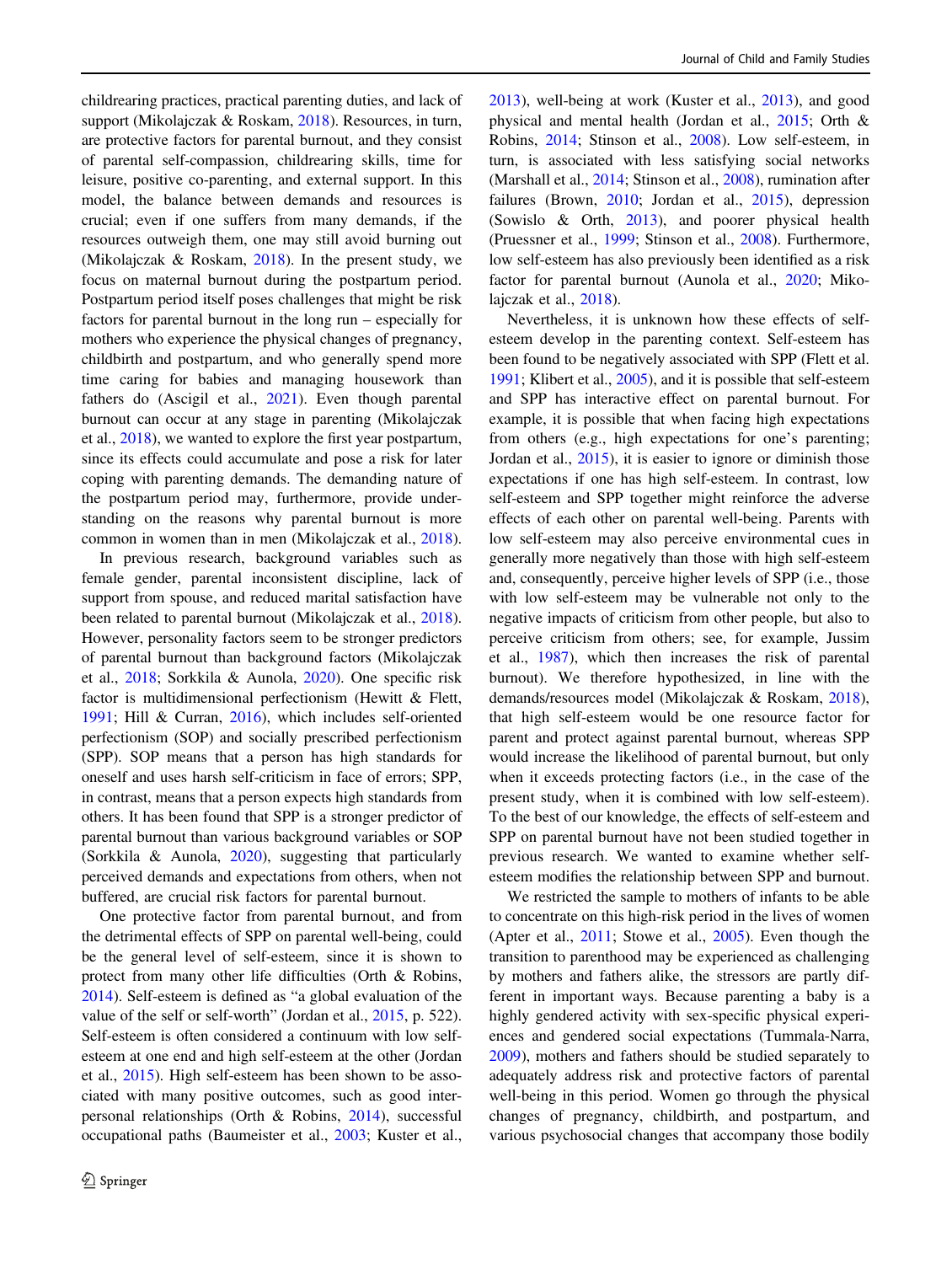events. Furthermore, societal beliefs expose women to high expectations in early motherhood and beyond (Hays, [1996\)](#page-6-0) and this may make the postpartum period even more challenging, predisposing mothers to low self-esteem, high expectations, and possibly contributing to the development of parental burnout.

# Research questions

We aimed to answering the following research questions:

- (1) To what extent is mothers' self-esteem associated with parental burnout over and above SPP? Because selfesteem is related to psychological well-being (Orth & Robins, [2014\)](#page-6-0), we hypothesized that the higher the self-esteem, the less mothers reported parental burnout (Hypothesis 1).
- (2) To what extent does self-esteem moderate the effect of SPP on parental burnout? Based on the demandsresources model of parental burnout (Mikolajczak & Roskam, [2018\)](#page-6-0), we hypothesized that high selfesteem could also reduce the adverse effects of SPP on parental burnout and that low self-esteem could further amplify the effect (Hypothesis 2).

# Method

### Participants

The data were obtained from a larger study regarding Finnish parents' demands and resources (see Aunola & Sorkkila, [2018](#page-6-0)). Ethical approval for the study was obtained from the Ethics Committee of University of Jyväskylä before the data collection (23/2/2018). Prior to participation, all the participants provided informed consent to confirm their voluntary involvement in the study.

The sample for the present study comprised 479 mothers (all women with a one-year-old or younger child; age  $M =$ 32.45 years,  $SD = 4.97$  years; number of children  $M = 2.14$ ,  $SD = 1.48$ ). A total of 32% of the mothers were first-time mothers, and 68% had several children. A total of 74% of the participants had a university or college degree, 23% had a technical college degree, and 3% had a vocational school degree or no formal education after compulsory schooling. The educational level of participants was higher than in the general population (44.4% university/college degree; Official Statistics of Finland, [2018a](#page-6-0)), and the number of children was somewhat higher (the average number of children was 1.85 in families with children; Official Statistics of Finland, [2018b\)](#page-6-0). A total of 4% of the sample estimated the

financial situation of their family to be poor, 21% reported it to be less than average, 55% as average, and 20% as better than average. Different family types were represented: 88% of the mothers represented nuclear families, 2% singleparent families, 9% blended families, and 1.6% other. Participants completed the research questionnaire in 2018, either online (79.5%) or by paper-and-pen (20.5%), submitted by Child Health Care Centers' nurses in three cities in Finland. The participating Child Health Care Centers were geographically representative of the Finnish population since they are located in the Southern, Middle, and Northern parts of the country. All answers were transferred into IBM SPSS statistical software program (version 24), including answers to open-ended questions.

#### Measures and Procedures

#### Parental burnout

Parental burnout was measured with the Parental Burnout Assessment (PBA; Roskam et al., [2018](#page-7-0)), a questionnaire validated in Finnish (Aunola et al., [2020](#page-6-0)). The questionnaire consists of 23 items measuring different symptoms of parental burnout. Nine of the items measured exhaustion in one's parental role (e.g., I feel completely run down by my role as a parent), six measured the contrast with the previous parental self (e.g., I don't think I'm the good father/ mother that I used to be to my children), five measured feelings of being fed up as a parent (e.g., I can't stand my role as a father/mother anymore), and three measured emotional distancing from one's children (e.g., I do what I'm supposed to do for my children but nothing more). Parents answered all items using a Likert scale with seven options  $(0 = never - 6 = daily)$ . In the present sample, the Cronbach's alpha reliability for the mean score calculated based on all 23 items was 0.97. The Cronbach's alpha reliabilities for the four subscales of parental burnout were 0.94, 0.89, 0.89, and 0.74.

#### Self-esteem

Self-esteem was assessed with four items (e.g., I take a positive attitude toward myself; I am able to do things as well as most other people) from the Rosenberg Self-Esteem Scale (Rosenberg, [1979](#page-7-0)). The items were rated on a fivepoint Likert scale  $(1 = not at all true of me; 5 = very much)$ true of me). The Cronbach's alpha reliability for the fouritem scale was 0.80.

#### Socially prescribed perfectionism

SPP was measured with three items (e.g., People expect too much from me) derived from the Big Three Perfectionism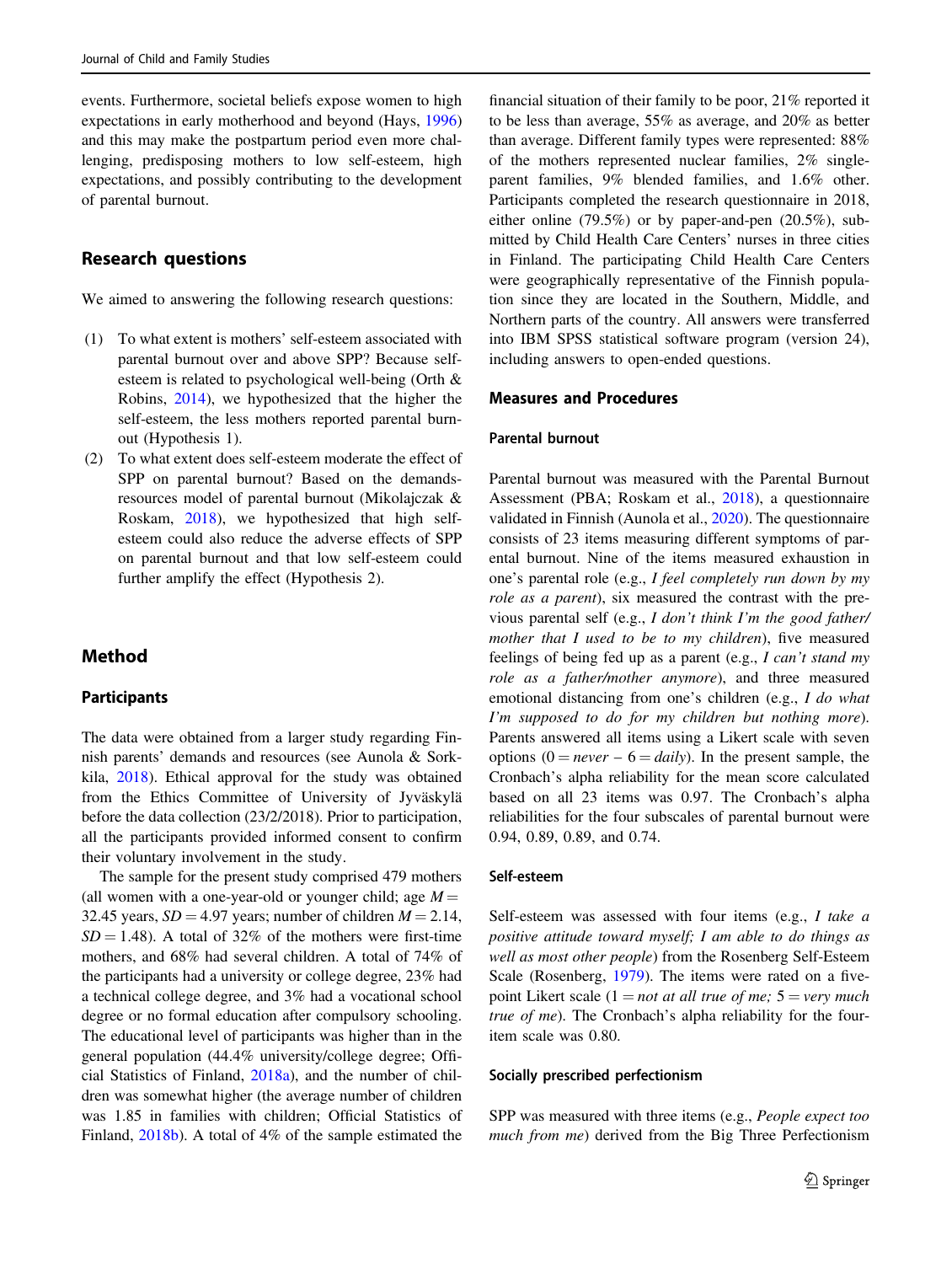Table 1 Correlations, means (M) and standard deviations of observed variables

|                                       | 1     | 2    | 3    | 4    | 5    | 6                                                                 | 7    | 8                | 9    | 10                  | 11   |
|---------------------------------------|-------|------|------|------|------|-------------------------------------------------------------------|------|------------------|------|---------------------|------|
| 1. Exhaustion (PB)                    | 1.00  |      |      |      |      |                                                                   |      |                  |      |                     |      |
| 2. Contrast (PB)                      | 0.86  | 1.00 |      |      |      |                                                                   |      |                  |      |                     |      |
| 3. Feelings of being fed<br>$up$ (PB) | 0.82  | 0.80 | 1.00 |      |      |                                                                   |      |                  |      |                     |      |
| 4. Emotional<br>distancing (PB)       | 0.72  | 0.68 | 0.70 | 1.00 |      |                                                                   |      |                  |      |                     |      |
| 5. Item 1 / SPP                       | 0.35  | 0.32 | 0.28 | 0.22 | 1.00 |                                                                   |      |                  |      |                     |      |
| 6. Item $2 /$ SPP                     | 0.39  | 0.37 | 0.32 | 0.28 | 0.65 | 1.00                                                              |      |                  |      |                     |      |
| 7. Item 3 / SPP                       | 0.21  | 0.22 | 0.18 | 0.16 | 0.50 | 0.50                                                              | 1.00 |                  |      |                     |      |
| 8. Item 1 / S-E                       |       |      |      |      |      | $-0.23$ $-0.30$ $-0.23$ $-0.19$ $-0.14$ $-0.17$ $-0.11$ 1.00      |      |                  |      |                     |      |
| 9. Item 2 / S-E                       |       |      |      |      |      | $-0.31$ $-0.31$ $-0.27$ $-0.22$ $-0.17$ $-0.20$ $-0.06$ 0.43      |      |                  | 1.00 |                     |      |
| 10. Item $3 / S-E$                    |       |      |      |      |      | $-0.44$ $-0.43$ $-0.38$ $-0.24$ $-0.27$ $-0.33$ $-0.12$ 0.51 0.46 |      |                  |      | 1.00                |      |
| 11. Item $4 / S-E$                    |       |      |      |      |      | $-0.45$ $-0.48$ $-0.44$ $-0.28$ $-0.25$ $-0.32$ $-0.13$ 0.43      |      |                  | 0.39 | 0.73                | 1.00 |
| M                                     | 16.52 | 8.93 | 5.93 | 3.54 | 2.61 | 2.65                                                              |      |                  |      | 2.11 4.38 3.85 3.71 | 3.45 |
| SD                                    | 13.28 | 8.69 | 6.22 | 3.52 | 1.04 | 1.12                                                              | 1.03 | $0.74$ 0.99 0.95 |      |                     | 1.03 |
|                                       |       |      |      |      |      |                                                                   |      |                  |      |                     |      |

PB Parental burnout, SPP Socially prescribed perfectionism, S-E Self-esteem

Scale (Smith et al., [2016\)](#page-7-0), where the items of Hewitt and Flett [\(1991](#page-6-0)) are modified into a general context. Answers were placed on a five-point Likert scale ranging from 1 (completely disagree) to 5 (completely agree). Cronbach's alpha reliability for the scale was 0.80.

#### Statistical Analyses

The research questions were analyzed using structural equation modelling (SEM). In the first model, each latent parental burnout variable (the four subscales of parental burnout as observed indicators) was predicted by two latent variables: SPP (see also, Sorkkila & Aunola, [2020](#page-7-0)) and self-esteem. Then, in order to examine the extent to which the level of mothers' self-esteem would moderate the association of SPP with parental burnout, a second model was constructed, including an interaction term of two independent latent variables, self-esteem and SPP, as a predictor of parental burnout.

The analyses were performed using the Mplus 8.0 statistical software program (Muthén & Muthén, [2017](#page-6-0)). The models were estimated using a maximum likelihood estimation with robust standard errors (MLR). By using the standard missing-at-random (MAR) approach, the parameters of the models were estimated with the full information maximum likelihood (FIML) estimation with standard errors that are robust to non-normality (MLR estimator; Muthén & Muthén, [1998](#page-6-0)–2010). By using this method, all available data (proportion of data present in terms of covariance coverage being 0.990–1.00) was used to estimate the parameters of the models without imputing missing values (i.e., each parameter of the model was estimated directly without filling in missing data values for each individual). The fit of the models was evaluated using four indices: Bentler's [\(1990\)](#page-6-0) comparative fit index (CFI), the Tucker Lewis index (TLI), the standardized root mean square residual (SRMR), and the root mean square error of approximation (RMSEA). CFI and TLI values greater than 0.95 and RMSEA and SRMR lower than 0.06 were considered to indicate that the model fits the data well (Muthén & Muthén, [2017](#page-6-0)). The means (M), standard deviations (SD), and correlations between the latent study variables are shown in Table 1.

## Results

The fit of the model, including latent self-esteem and SPP as predictors of latent parental burnout, was:  $\chi^2(41)=101.758$ ,  $RMSEA = 0.056$ ,  $CFI = 0.975$ ,  $TLI = 0.966$ ,  $SRMR =$ 0.038. The results showed that in addition to the expected positive effect of SPP (standardized estimate =  $0.273$ ,  $p$  < 0.001; see also, Sorkkila & Aunola, [2020](#page-7-0)), mothers' selfesteem was negatively related with parental burnout (standardized estimate  $= -0.427$ ,  $p < 0.001$ ): the higher the level of maternal self-esteem, the lower the level of reported parental burnout, and the lower the level of maternal selfesteem, the higher the level of parental burnout. Overall, SPP and self-esteem explained 35% of the variation in parental burnout ( $p < 0.001$ ). The correlation between latent self-esteem and latent SPP was  $-0.400$  ( $p < 0.001$ ).

Next, an interaction term of two latent independent variables was included in the model as a predictor of parental burnout. The results of the model are shown in Fig. [1.](#page-4-0) The results showed that the interaction term was statistically significant (standardized estimate =  $-0.208$ ,  $p < 0.001$ ), suggesting that the association of SPP with parental burnout is dependent on the level of maternal self-esteem. A visual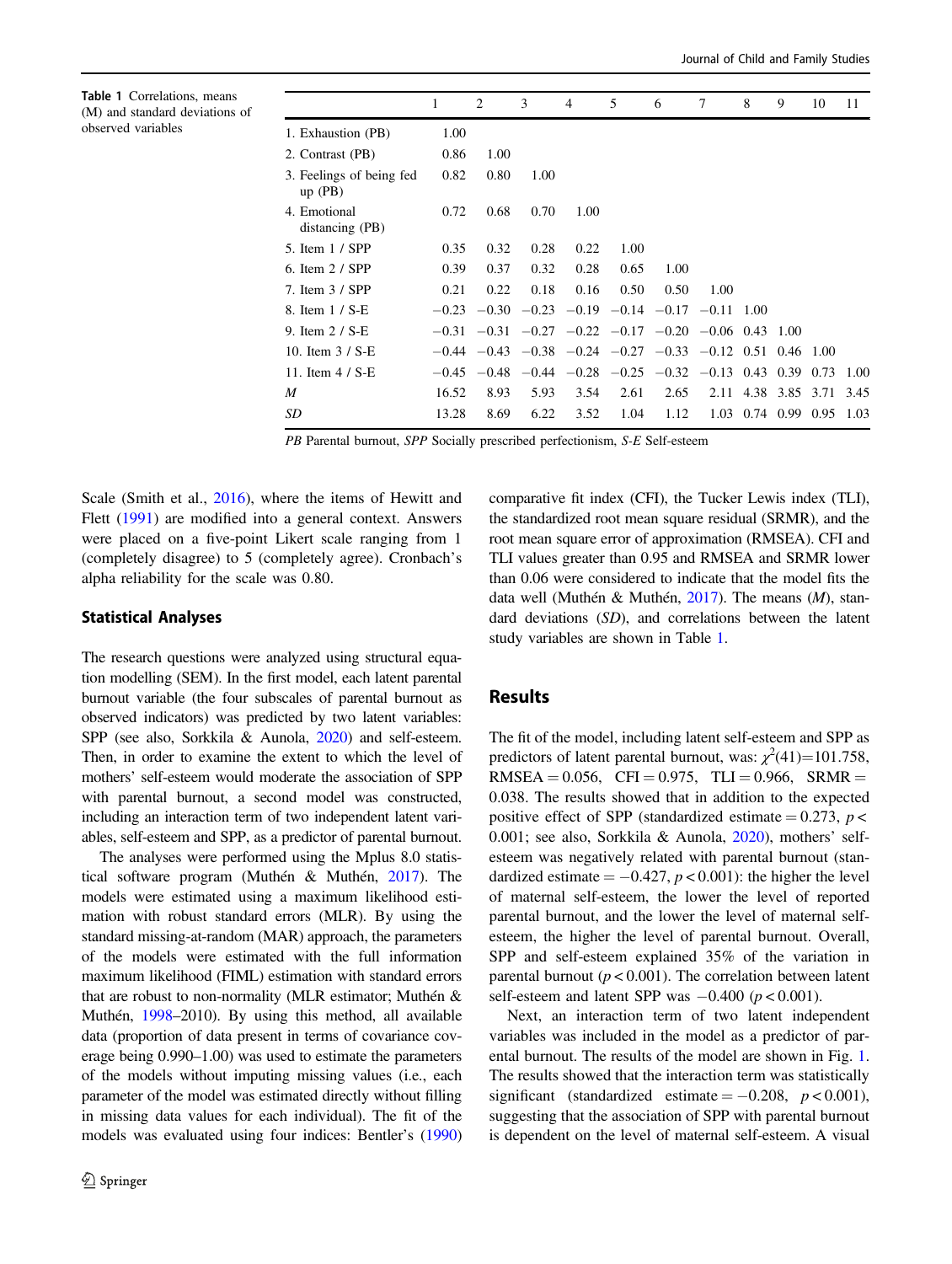<span id="page-4-0"></span>Fig. 1 The Results of Structural Equation Model (Note. \*\*\* $p$  < 0.001)



Fig. 2 The role of socially prescribed perfectionism in parental burnout among parents reporting low  $(-1 SD, low)$  and high  $(+1 SD, high)$  levels of self-esteem

representation of the moderating role played by mothers' self-esteem in the association of SPP and parental burnout is presented in Fig. 2.

To further test the effect of SPP on parental burnout among mothers with low and high self-esteem, median split was first used to divide the data into two groups according to the level of self-esteem. Then, multigroup model testing the effect of SPP on parental burnout among these two groups of mothers was estimated. In the tested model, factor loadings of the latent SPP and latent parental burnout were set equal across the two groups but path from SPP to parental burnout was freely estimated within groups. The model constraint command was used to test the statistical difference between the groups in the effect of SPP to parental burnout. The results ( $\chi^2$  (36)= 66.518, RMSEA = 0.060, CFI = 0.979, TLI = 0.975, SRMR = 0.059) showed that among mothers with low self-esteem  $(n = 287)$ , SPP was positively associated with parental burnout (standardized estimate = 0.453,  $p < 0.001$ ): the higher the level of SPP, the higher the level of parental burnout. However, among mothers with a high level of self-esteem  $(n = 191)$ , the association of SPP with parental burnout was positive but weaker (standardized estimate  $= 0.220, p < 0.05$ ). The found difference between the two groups was statistically significant (estimate =  $-4.880$ , S-E. = 1.523,  $p < 0.001$ ). In other words, high self-esteem protected mothers from the negative impacts of SPP (see also Fig. 2).

In order to test whether the pattern of results would remain the same after controlling for the impact of different background variables, additional analysis was carried out where maternal education (a university or college degree vs. others) and age, number of biological children, and family type (single parenthood vs others) were included to the model and paths from them to latent parental burnout estimated. The results revealed that the main effects of SPP and self-esteem, as well as their interaction effect on parental burnout, remained all statistically significant even after taking into account the effects of the tested external variables.

# **Discussion**

We aimed to investigating whether self-esteem is related to parental burnout among mothers of infants and, particularly,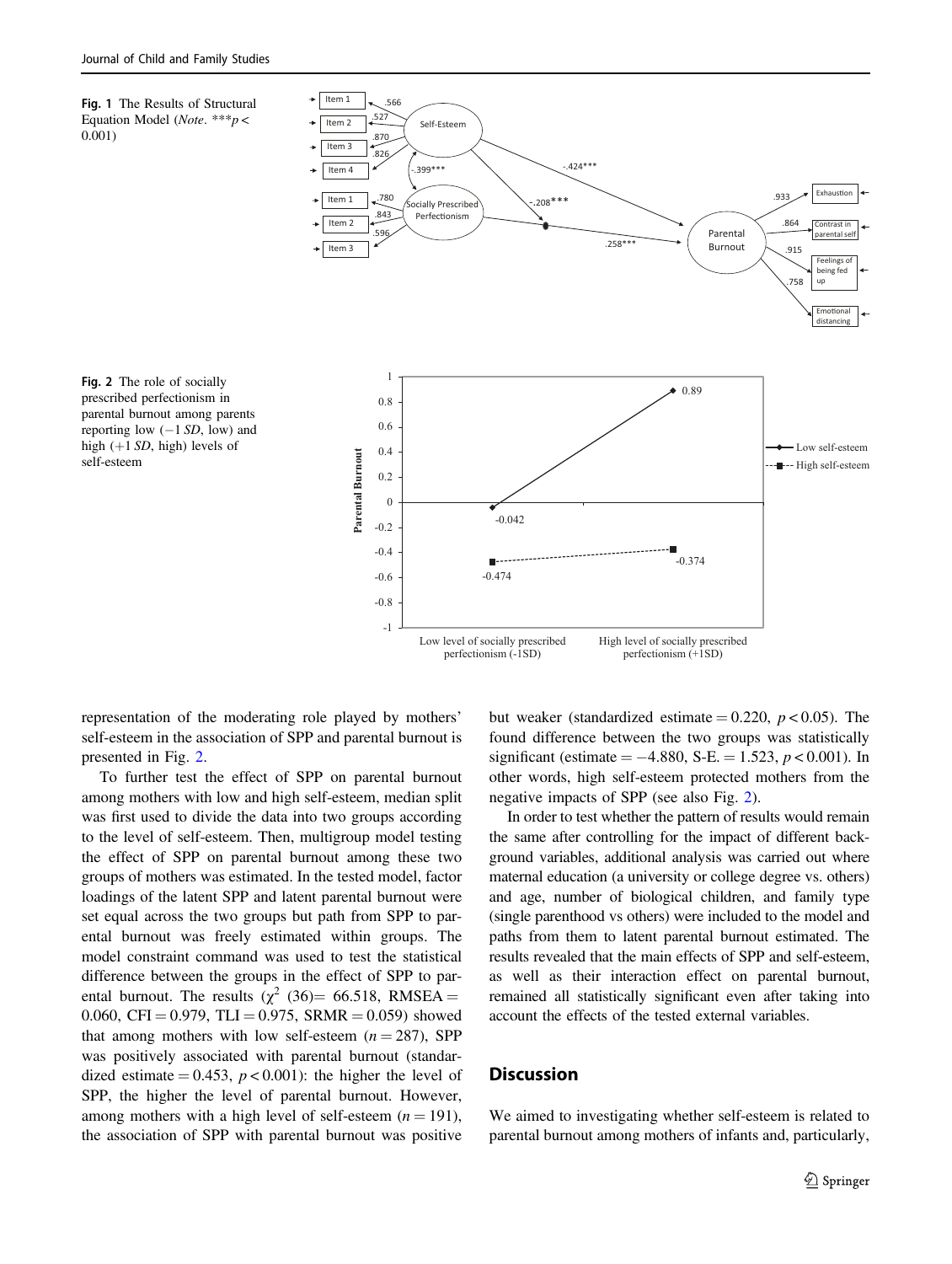whether it moderates the relationship between parental burnout and SPP. It has been previously found that low selfesteem (Aunola et al., [2020](#page-6-0); Mikolajczak et al., [2018](#page-6-0)) and high level of SPP (Sorkkila & Aunola, [2020\)](#page-7-0) both increase the likelihood of parental burnout. The results of the present study showed that the association of SPP with parental burnout was particularly strong for respondents with low self-esteem and statistically significantly lower for those with high self-esteem. It seems that high self-esteem may serve as a protective factor from the detrimental effects of SPP on parental burnout. The results confirmed our hypothesis that self-esteem moderates the effect between SPP and parental burnout. The findings are in line with the previous literature, suggesting that self-esteem could have severe effects on well-being, either strengthening the effect of adversities or protecting from them (Orth & Robins, [2014\)](#page-6-0). Through lenses of the demands and resources model (Mikolajczak & Roskam, [2018](#page-6-0)), self-esteem may be a protective factor that outweighs some of the risk factors of parental burnout. However, as we do not yet know the relative counteractive effect of self-esteem in relation to other variables than SPP, future studies are needed to better understand the counterbalancing role of self-esteem in relation to different risk factors.

Our finding that general self-esteem is so clearly related to a context-specific disorder such as parental burnout is somewhat surprising. One explanation could be that parenting is generally relatively important aspect of mothers' self-concept (Nentwich, [2008\)](#page-6-0) and struggling with parenting may be particularly detrimental for those mothers who doubt their worth already. It might feel like failing in life's most important task and that would explain why low selfesteem is so detrimental. On the other hand, high selfesteem might protect from feelings of failure and help finding other attributions to the difficulties than those related to the mother herself. The main finding of our study was that SE protected from the negative effects of SPP on parental burnout, indicating that parents with high self-esteem may be less vulnerable to other people's expectations and therefore, be less burned out as parents (i.e., their selfesteem and confidence in their own performance acts as a buffer). In addition, reminding herself of her own worth in other domains in life, a mother may better cope with difficulties with her baby.

While the present study shows evidence for the moderating role of self-esteem on the relationship between perfectionism and parental burnout, there are also limitations that need to be considered when interpreting the results. First, we studied mothers of babies during their first year after delivery, which is an especially vulnerable period due to hormonal changes, psychological transitions, and practical changes in life. We do not know if the results would hold for a longer period in life or if they are typical for the

first year after the baby is born. Second, we measured selfesteem at one time point and did not investigate possible daily fluctuations that have been shown to be important for psychological postpartum morbidity (Franck et al., [2016\)](#page-6-0). Longitudinal studies with fine-tuned means to measure selfesteem are needed to examine the role of self-esteem in the development of parental burnout over a longer time frame. The transitional period from late pregnancy to the end of the first year is a stage of complicated psychological processes that are yet to be fully discovered. Third, this study focused only on mothers. However, it is known that also fathers can burn out (Roskam & Mikolajczak, [2020\)](#page-7-0) and, therefore, future studies should also assess the role of fathers' selfesteem on SPP and burnout. Finally, the sample of our study represented mostly highly educated mothers. Thus, we do not know if the reported findings are specific for highly educated mothers in particular. In future studies, the results should be replicated among different socioeconomical groups before making generalizations and to better understand differences in trajectories of well-being during the transition to motherhood.

Overall, personality-related risk factors, such as multidimensional perfectionism, are important for the development of parental burnout. Our results suggest that it is important to recognize mothers with low self-esteem before childbirth or immediately after. It would be beneficial to pay attention to mothers' self-esteem in, for example, birth preparation classes and child health centers in order to recognize mothers at risk and to offer selfesteem enhancing support (e.g., cognitive reframing). Furthermore, discussion of social expectations of motherhood should be initiated with all mothers. From policy perspective, it would be important to change the culture of discussing childbirth and motherhood to be more open and less demanding in order to protect mothers from overwhelming stress. Future research should explore the role of self-esteem in a longitudinal setting where multiple time points and daily fluctuations are taken into account. It should verify the results in other populations and discover ways to overcome the effects of low self-esteem and SPP on parental burnout. For example, designing specific support programs for expecting mothers with low selfesteem and following up their possible effects could be possibilities in clinical practice and research. In order to avoid adverse effects accumulating in the postpartum year, it is also crucial to regularly screen parental burnout symptoms for early detection and prevention.

Acknowledgements This study was funded by a grant from the Alli Paasikivi Foundation (grant number 21000041571) to Kaisa Aunola.

Funding Open Access funding provided by University of Jyväskylä (JYU).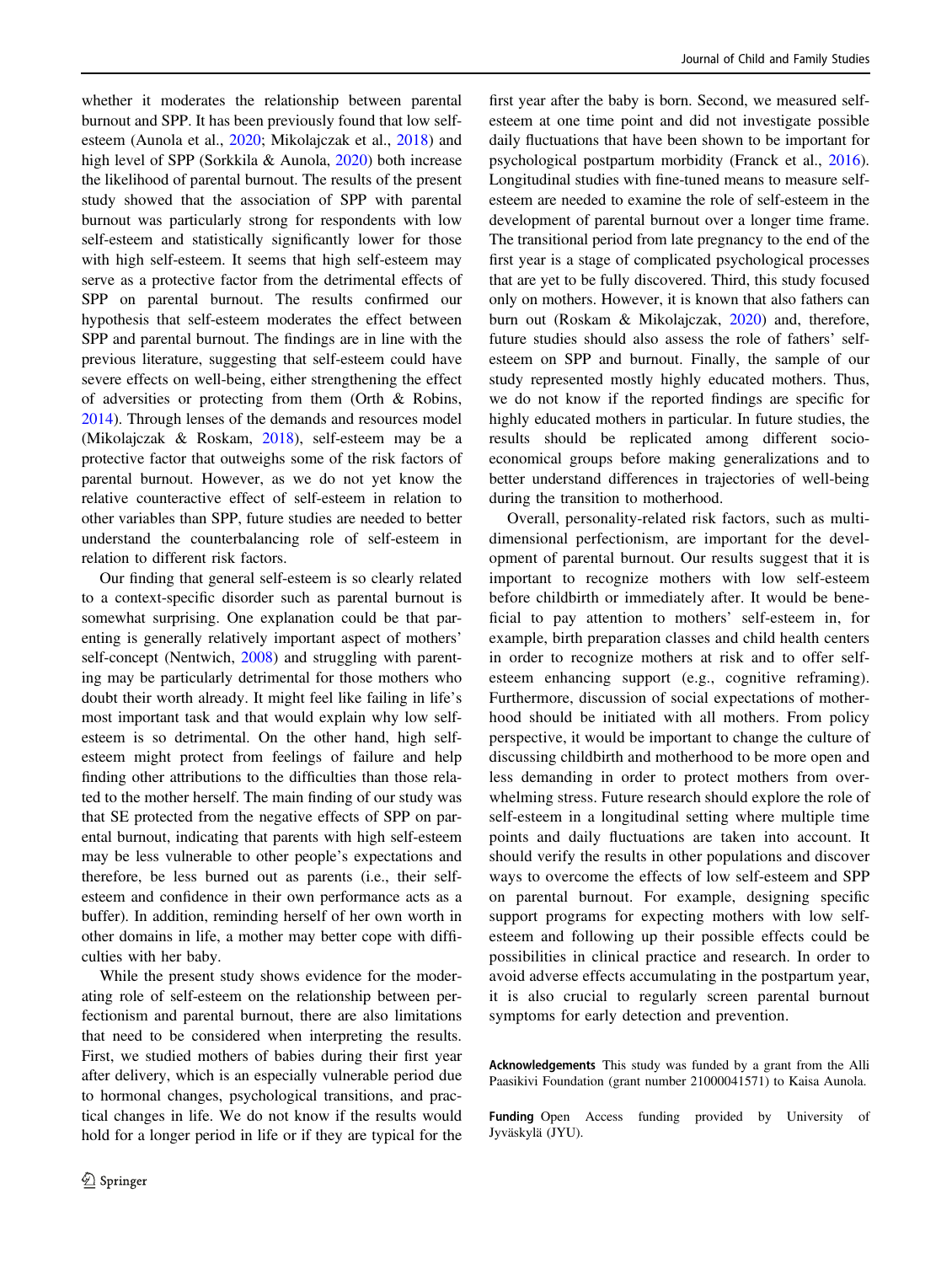#### <span id="page-6-0"></span>Compliance with Ethical Standards

Conflict of Interest The authors declare no competing interests.

Publisher's note Springer Nature remains neutral with regard to jurisdictional claims in published maps and institutional affiliations.

Open Access This article is licensed under a Creative Commons Attribution 4.0 International License, which permits use, sharing, adaptation, distribution and reproduction in any medium or format, as long as you give appropriate credit to the original author(s) and the source, provide a link to the Creative Commons license, and indicate if changes were made. The images or other third party material in this article are included in the article's Creative Commons license, unless indicated otherwise in a credit line to the material. If material is not included in the article's Creative Commons license and your intended use is not permitted by statutory regulation or exceeds the permitted use, you will need to obtain permission directly from the copyright holder. To view a copy of this license, visit [http://creativecommons.](http://creativecommons.org/licenses/by/4.0/) [org/licenses/by/4.0/.](http://creativecommons.org/licenses/by/4.0/)

# References

- Aunola, K., & Sorkkila, M. (2018). Vanhemmuuden voimavara- ja kuormitustekijät -tutkimushanke (VoiKu). Ongoing research project. University of Jyväskylä.
- Apter, G., Devouche, E., & Gratier, M. (2011). Perinatal mental health. Journal of Nervous & Mental Disease, 199, 575–577. <https://doi.org/10.1097/NMD.0b013e318225f2f4>.
- Ascigil, E., Wardecker, B. M., Chopik, W. J., & Edelstein, R. S. (2021). Division of baby care in heterosexual and lesbian parents: expectations versus reality. Journal of Marriage and Family, 83 (2), 584–594. [https://doi.org/10.1111/jomf.12729.](https://doi.org/10.1111/jomf.12729)
- Aunola, K., Sorkkila, M., & Tolvanen, A. (2020). Validity of the Finnish version of the Parental Burnout Assessment (PBA). Scandinavian Journal of Psychology, 61, 714-722. [https://doi.](https://doi.org/10.1111/sjop.12654) [org/10.1111/sjop.12654.](https://doi.org/10.1111/sjop.12654)
- Barclay, L., & Lupton, D. (1999). The experiences of new fatherhood: a socio-cultural analysis. Journal of Advanced Nursing, 29(4), 1013–1020. <https://doi.org/10.1046/j.1365-2648.1999.00978.x>.
- Baumeister, R. F., Campbell, J. D., Krueger, J. I., & Vohs, K. D. (2003). Does high self-esteem cause better performance, interpersonal success, happiness, or healthier lifestyles? Psychological Science in the Public Interest, 4, 1–44.
- Brown, J. D. (2010). High self-esteem buffers negative feedback: Once more with feeling. Cognitive and Emotion, 24, 1389–1404.
- Bentler, P. M. (1990). Comparative fit indexes in structural models. Psychological Bulletin, 107(2), 238–246. [https://doi.org/10.1037/](https://doi.org/10.1037/0033-2909.107.2.238) [0033-2909.107.2.238.](https://doi.org/10.1037/0033-2909.107.2.238)
- Demerouti, E., Bakker, A., Nachreiner, F., & Schaufeli, W. (2001). The job demands-resources model of burnout. Journal of Applied Psychology, 86, 499–512. [https://doi.org/10.1037/0021-9010.86.](https://doi.org/10.1037/0021-9010.86.3.499) [3.499](https://doi.org/10.1037/0021-9010.86.3.499).
- Emmanuel, E., & St John, W. (2010). Maternal distress: a concept analysis. Journal of Advanced Nursing, 66(9), 2104–2115. <https://doi.org/10.1111/j.1365-2648.2010.05371.x>.
- Flett, G., Hewitt, P., Blankstein, K., & O'Brien, S. (1991). Perfectionism and learned resourcefulness in depression and selfesteem. Personality and Individual Differences, 12(1), 61-68. [https://doi.org/10.1016/0191-8869\(91\)90132-U.](https://doi.org/10.1016/0191-8869(91)90132-U)
- Franck, E., Vanderhasselt, M.-A., Goubert, L., Loeys, T., Temmerman, M., & De Raedt, R. (2016). The role of self-esteem instability in the development of postnatal depression: a

prospective study testing a diathesis-stress account. Journal of Behavior Therapy and Experimental Psychiatry, 50, 15–22. <https://doi.org/10.1016/j.jbtep.2015.04.010>.

- Hays, S. (1996). The cultural contradictions of motherhood. Yale University Press.
- Hewitt, P. L., & Flett, G. L. (1991). Perfectionism in the self and social contexts: conceptualization, assessment, and association with psychopathology. Journal of Personality and Social Psychology, 60, 456–470. [https://doi.org/10.1037/0022-3514.60.3.456.](https://doi.org/10.1037/0022-3514.60.3.456)
- Hill, A. P., & Curran, T. (2016). Multidimensional perfectionism and burnout: a meta-analysis. Personality and Social Psychology Review, 20(3), 269–288. [https://doi.org/10.1177/1088868315596286.](https://doi.org/10.1177/1088868315596286)
- Hubert, S., & Aujoulat, I. (2018). Parental burnout: when exhausted mothers open up. Frontiers in Psychology, 9, 1021.
- Jordan, C. H., Zeigler-Hill, V., & Cameron, J. J. (2015). Self-esteem. In Wright, J. D. (Editor): International Encyclopedia of the Social & Behavioral Sciences (Second Edition), (pp. 522–528). Elsevier. <https://doi.org/10.1016/B978-0-08-097086-8.25090-3>.
- Jussim, L., Coleman, L., & Nassau, S. (1987). The influence of self-esteem on perceptions of performance and feedback. Social Psychology Quarterly, 50(1), 95–99. <https://doi.org/10.2307/2786894>.
- Klibert, J. J., Langhinrichsen-Rohling, J., & Saito, M. (2005). Adaptive and maladaptive aspects of self-oriented versus socially prescribed perfectionism. Journal of College Student Development, 46(2), 141–156.
- Kuster, F., Orth, U., & Meier, L. L. (2013). High self-esteem prospectively predicts better work conditions and outcomes. Social Psychological and Personality Science, 4, 668–675. [https://doi.](https://doi.org/10.1177/1948550613479806) [org/10.1177/1948550613479806](https://doi.org/10.1177/1948550613479806).
- Law, K. H., Jackson, B., Guelfi, K., Nguyen, T., & Dimmock, J. A. (2018). Understanding and alleviating maternal postpartum distress: perspectives from first-time mothers in Australia. Social Science & Medicine, 204, 59–66. [https://doi.org/10.1016/j.](https://doi.org/10.1016/j.socscimed.2018.03.022) [socscimed.2018.03.022.](https://doi.org/10.1016/j.socscimed.2018.03.022)
- Marshall, S. L., Parker, P. D., Ciarrochi, J., & Heaven, P. C. L. (2014). Is self-esteem a cause or consequence of social support? A 4-year longitudinal study. Child Development, 85(3), 1275–1291. [https://doi.org/10.1111/cdev.12176.](https://doi.org/10.1111/cdev.12176)
- Mikolajczak, M., & Roskam, I. (2018). A theoretical and clinical framework for parental burnout: the balance between risks and resources (BR<sup>2</sup>). Frontiers of Psychology, 9, 886 [https://doi.org/](https://doi.org/10.3389/fpsyg.2018.00886) [10.3389/fpsyg.2018.00886](https://doi.org/10.3389/fpsyg.2018.00886).
- Mikolajczak, M., Raes, M.-E., Avalosse, H., & Roskam, I. (2018). Exhausted parents: Sociodemographic, child-related, parent-related, parenting and family-functioning correlates of parental burnout. Journal of Child and Family Studies, 27, 602–614.
- Muthén, L. K., & Muthén, B. O. (2017). Mplus Users' Guide. 8th edn. Los Angeles: Muthén and Muthén.
- Nentwich, J. C. (2008). New fathers and mothers as gender troublemakers? Exploring discursive constructions of heterosexual parenthood and their subversive potential. Feminism & Psychology, 18, 207–230. <https://doi.org/10.1177/0959353507088591>.
- Official Statistics of Finland. (2018a). Educational structure of population. Helsinki: Statistics Finland. [http://www.stat.](http://www.stat.fi/til/vkour/2017/vkour_2017_2018-11-02_tie_001_en.html)fi/til/ [vkour/2017/vkour\\_2017\\_2018-11-02\\_tie\\_001\\_en.html.](http://www.stat.fi/til/vkour/2017/vkour_2017_2018-11-02_tie_001_en.html)
- Official Statistics of Finland. (2018b). Families. Helsinki: Statistics Finland. http://www.stat.fi[/til/perh/2017/perh\\_2017\\_2018-05-25\\_](http://www.stat.fi/til/perh/2017/perh_2017_2018-05-25_tie_001_en.html) [tie\\_001\\_en.html](http://www.stat.fi/til/perh/2017/perh_2017_2018-05-25_tie_001_en.html).
- Orth, U., & Robins, R. W. (2014). The development of self-esteem. Current Directions in Psychological Science, 23(5), 381–387. <https://doi.org/10.1177/0963721414547414>.
- Pruessner, J. C., Hellhammer, D. H., & Kirschbaum, C. (1999). Low self-esteem, induced failure and the adrenocortical stress response. Personality and Individual Differences, 27, 477–489.
- Read, D., Crockett, J., & Mason, R. (2012). "It was a horrible shock": The experience of motherhood and women's family size